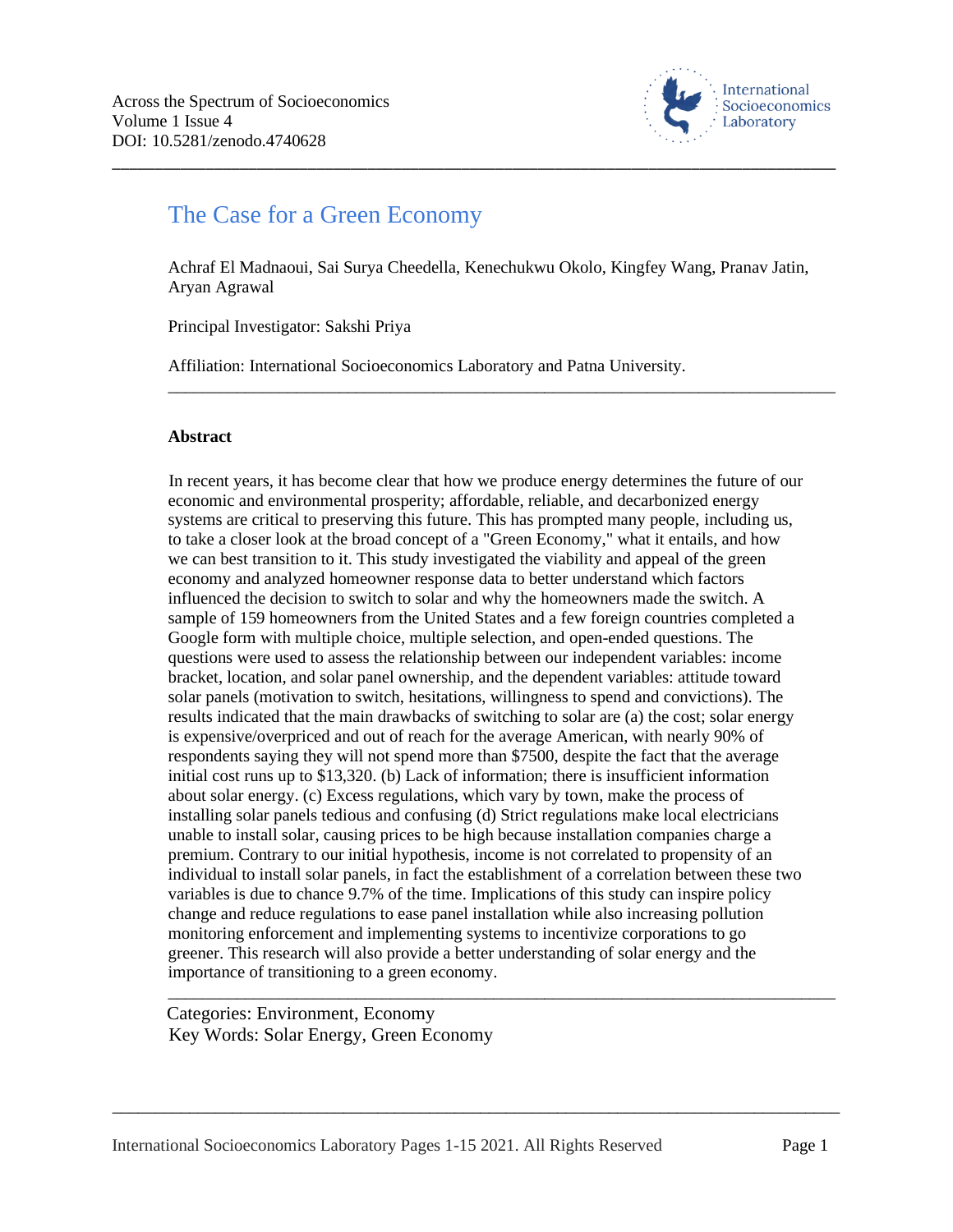

### **Introduction**

In the United States and several other countries around the globe, fossil fuels are the most important sources of energy production. Today, the combustion of fossil fuels such as oil, coal, and gas provide approximately 80% of our energy needs and as the population and economy grow rapidly, we can easily predict that this percentage will increase. While this growth is beneficial economically, it has unavoidable negative externalities such as threats to the environment and our lives. The combustion of fossil fuels emits gases and chemicals into the atmosphere, and in an especially destructive feedback loop, air pollution not only contributes to but also exacerbates climate change. According to a 2014 EPA study, carbon dioxide accounted for 81% of total greenhouse gas emissions in the United States, with methane accounting for 11% (Mackenzie,2016), both of which are byproducts of the combustion of fossil fuels. This brings up a long-running debate: "Do you compromise the economy to save the environment, or do you compromise the environment to save the economy?" Such discussions, in particular, emphasize the significance of transitioning to a green economy.

\_\_\_\_\_\_\_\_\_\_\_\_\_\_\_\_\_\_\_\_\_\_\_\_\_\_\_\_\_\_\_\_\_\_\_\_\_\_\_\_\_\_\_\_\_\_\_\_\_\_\_\_\_\_\_\_\_\_\_\_\_\_\_\_\_\_\_\_\_\_\_\_\_\_\_\_\_\_\_\_\_\_\_\_\_

A green economy is one that promotes both sustainability and economic growth. It is a viable alternative to today's dominant economic model, which exacerbates inequalities, promotes waste, causes resource scarcity, and poses widespread threats to the environment and human health.

The transition to a green economy can be accomplished in a variety of ways, but we have focused on one that is most critical: the power sector. Cleaner energy resources such as solar energy produce negligible or no greenhouse gas emissions, switching to them as our main source of energy, would reduce pollution and greenhouse gas emissions, which fossil fuels are primarily responsible for. Furthermore, solar panels have been widely available for mass consumption since 1963, and the benefits of this renewable energy on the environment, economy, and people's daily lives have been widely accepted by the majority of environmental scientists, green engineers, and economists.

Despite all of this data to support the transition to solar energy, only 6% of American homeowners claim to have installed solar panels on their properties as of 2019 (Kennedy & Thigpen, 2019). There is clearly a problem, and research in this area appears to be lacking. This provides an opportunity to conduct research and analyze response data from homeowners both nationally and overseas, to better understand the socioeconomic status of individuals purchasing solar panels and what factors influenced their decision to switch. This research aims to provide insight to the feasibility and appeal of a green economy and aid the local and state to put more effort into making this transition a reality.

### **Background Information**

### *Environmental Incentives:*

The contribution of solar energy to the global and United States electricity supply is moderate but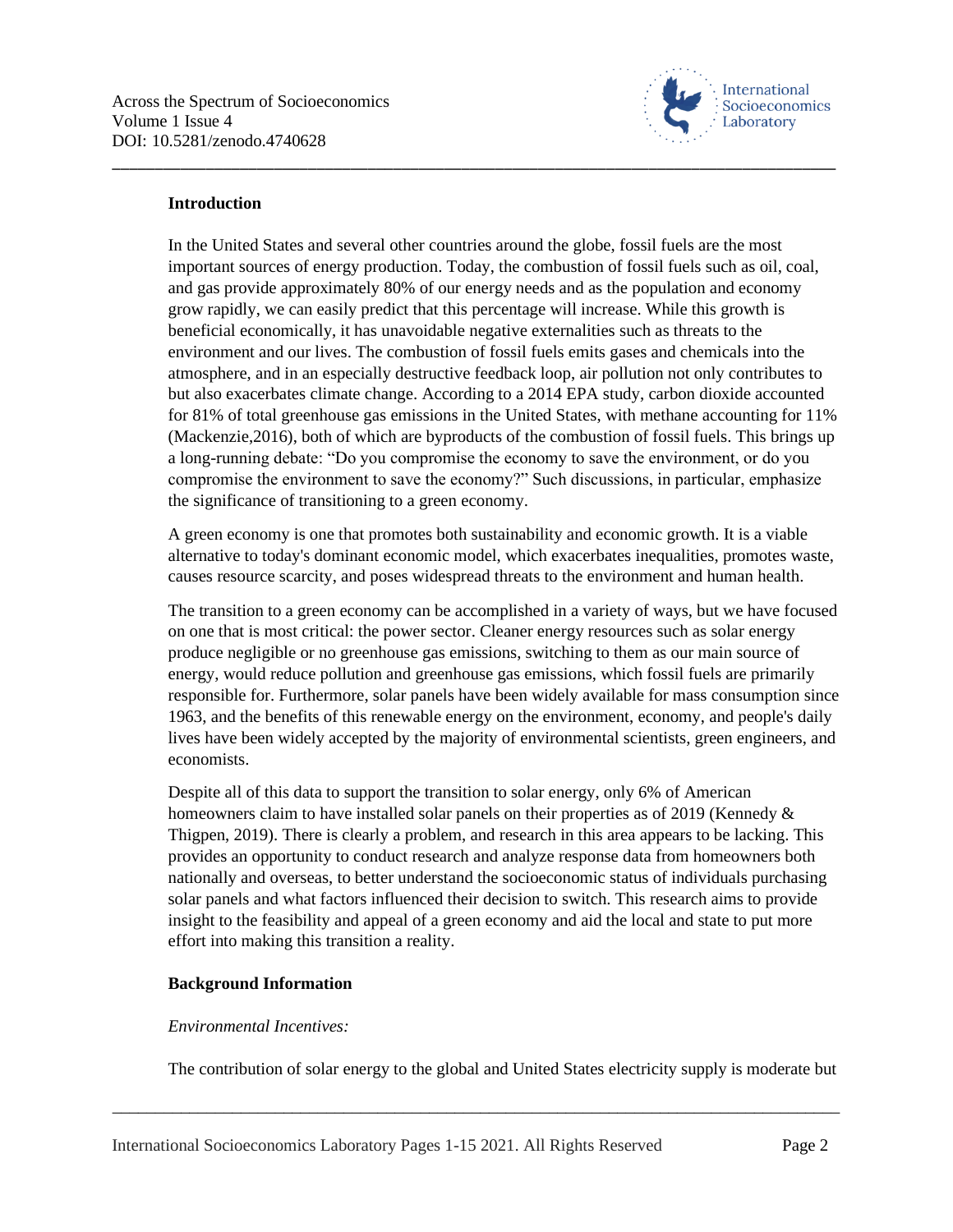

growing at a rapid pace—a consequence of steep reductions in the cost of solar energy, and in the United States, a host of policy measures at the state and federal level. At the federal level, the United States has invested in various programs that provide direct financial assistance to solar power projects, such as the investment tax credit. In addition, the federal government has designed a targeted research program called the SunShot Initiative in an ambitious attempt to bring in new and revamped solar technologies to market and to reduce the overall costs of deploying existing technologies. One of the central goals of this initiative is to reduce the total installation cost of utility solar photovoltaics to \$1 per Wdc by 2021, as well as other concomitant reductions in the cost of solar replacements and applications. In the long run, these initiatives aim to strengthen the role of solar as a low-cost source of energy and motivate higher levels of electricity supply through the use of solar.

\_\_\_\_\_\_\_\_\_\_\_\_\_\_\_\_\_\_\_\_\_\_\_\_\_\_\_\_\_\_\_\_\_\_\_\_\_\_\_\_\_\_\_\_\_\_\_\_\_\_\_\_\_\_\_\_\_\_\_\_\_\_\_\_\_\_\_\_\_\_\_\_\_\_\_\_\_\_\_\_\_\_\_\_\_

Achieving the aforementioned cost reductions would drive profound and long-lasting implications for the solar industry, the electricity sector as a whole, end-use electricity consumer, and the environment. Considerable progress has already been made in meeting the intended cost goals, though success by 2021. The Department of Energy recently released the SunShot Vision Study to provide an in-depth assessment of the great potential of solar technologies and to evaluate the environmental implications of reaching the SunShot cost objectives. The study explicitly recommends that the overall solar electricity penetrations of annual U.S. electricity demand be at 14% by 2020 and 27% by 2030 (DOE, 2012). While these estimates are detailed and time-sensitive, they do not comprehensively quantify the significant environmental and health advantages associated with achieving such levels of solar penetration.

The environmental and public health benefits of solar energy stem from averting the harmful usage of combustion-based electricity generation. Depending on the fuel and technology type, combustion-based electricity generation emits greenhouse gases into the atmosphere and releases nitrogen oxides. These pollutants contribute to ozone air pollution. Breathing elevation concentrations of ozone can dramatically reduce lung function, making it more difficult to breathe deeply and vigorously.

### *Global Energy Resources:*

Current global energy consumption is  $4.1 \times 10$  J annually. Projected population and economic growth are predicted to more than double this consumption rate by 2040 and more than triple it by 2100. Ergo, in order to adequately boost global primary energy supply, a prospective energy resource must be utilized that can provide a minimum of 1-10 TW of power for an extended period of time. Moreover, the existential threat of climate change creates an extra requirement on prospective energy resources: they must generate energy without emitting any form of greenhouse gases. Fortunately, solar energy meets both of these requirements.

It is important to note that solar energy is diffuse and intermittent, so it must be harnessed in a system of effective storage and distribution. This is imperative to matching supply with demand.

\_\_\_\_\_\_\_\_\_\_\_\_\_\_\_\_\_\_\_\_\_\_\_\_\_\_\_\_\_\_\_\_\_\_\_\_\_\_\_\_\_\_\_\_\_\_\_\_\_\_\_\_\_\_\_\_\_\_\_\_\_\_\_\_\_\_\_\_\_\_\_\_\_\_\_\_\_\_\_\_\_\_\_\_\_

### **Specific Aims and Objectives**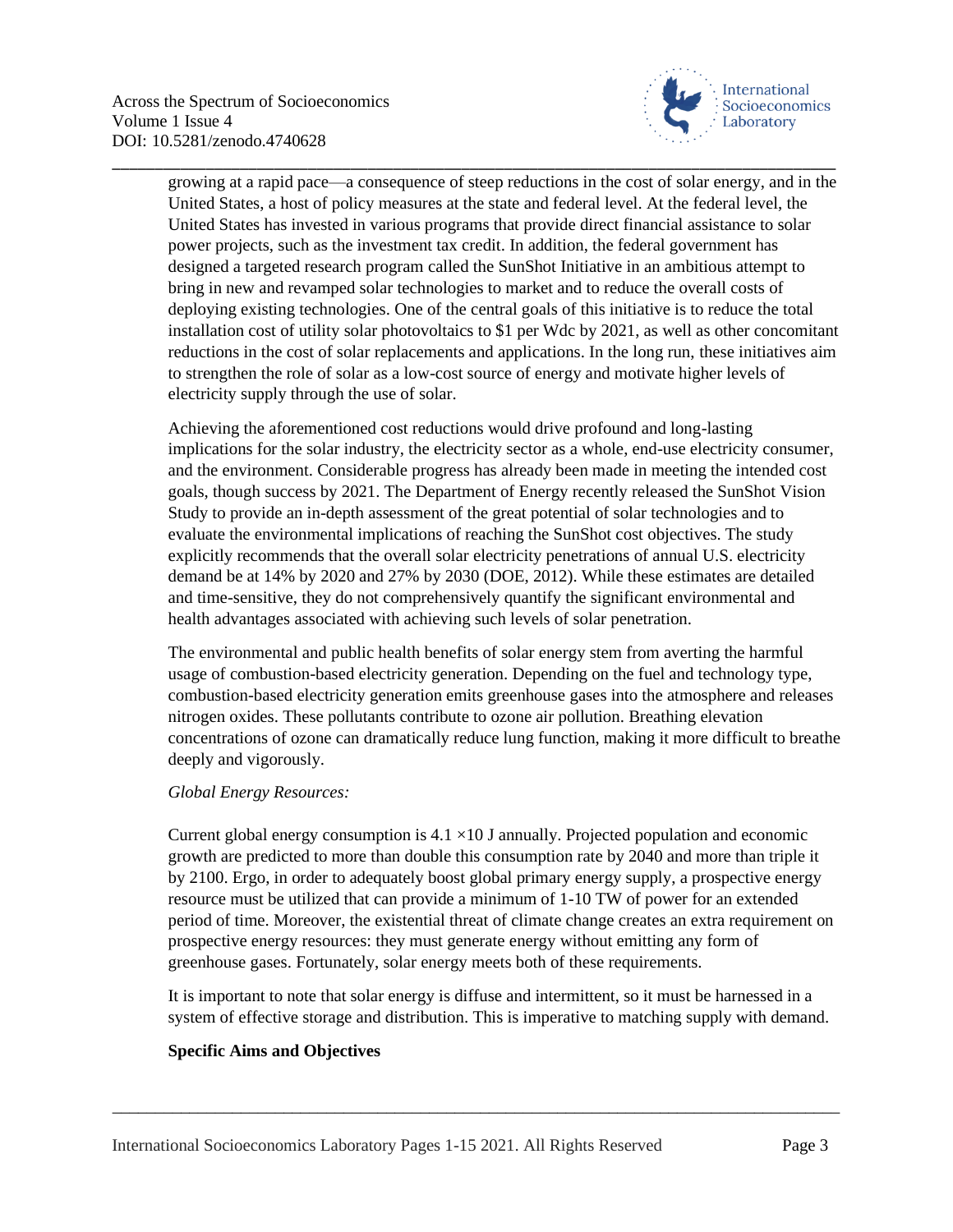

Renewable energy sources play a vital role in securing sustainable energy with lower emissions1. Renewable energy technologies significantly cover electricity demand and most importantly, guarantee a sustainable path for the future. This research paper seeks to double down on the overall appeal of a Green Economy transition, as well as the unique benefits of using renewable energy sources like solar.

\_\_\_\_\_\_\_\_\_\_\_\_\_\_\_\_\_\_\_\_\_\_\_\_\_\_\_\_\_\_\_\_\_\_\_\_\_\_\_\_\_\_\_\_\_\_\_\_\_\_\_\_\_\_\_\_\_\_\_\_\_\_\_\_\_\_\_\_\_\_\_\_\_\_\_\_\_\_\_\_\_\_\_\_\_

Most importantly, this investigation aims to discern whether or not the average American resident should make the switch to solar. "Do the benefits outweigh the concerns?" We believe so.

Additionally, we conducted several tests to evaluate and analyze our collected data. This includes ANOVA tests, frequency tables, and a descriptive diagram. These tests will allow us to turn our units of data into quantifiable information that can then be used to deduce the appeal of a Green Economy. Through this, we hope to provide insight into the feasibility of a Green Economy transition, and hopefully aid local and state politicians in putting more effort into making this transition a reality.

### **Materials & Methods**

Our research study was taken in the form of a google form and specifically qualitative data was used. The Google form had 4 sections and nearly 12 questions that the participants had to answer. The questions came in the form of multiple-choice, multiple selections, and open-ended. The initial target for the form was only residents living in New York, but through later research, it was found that a majority of residents living in New York do not have any control over the use of solar panels wherever they are living. That is our research group expanded the form to the United States as a whole, and a few foreign locations which gave our research a wider perspective and enhanced its reliability. The plan was to have more than 100 responses like that will be able to further our study and show the reason as to why the subjects are not using solar panels, and what can the government or private companies do to help in their own opinions. The total number of responses was 159, which exceeded our research group's expectations. The people who were answering the questions were targeted to be homeowners, as they have the say whether they are going to install the solar panels or not. The main aim for the google form was to determine what motivated people to switch to solar energy, and why the homeowners switched. Our research study wanted to look at the changing factors and variables. We wanted to see if that could be enhanced and do it country-wide to make solar energy accessible to further save the environment. They were many different categorical questions asked in the survey to further analyze the public opinion towards a green life.

The independent variables are the income brackets, and whether they have solar panels installed and their location. The dependent variables are their motivation to switch to solar, their hesitations to switch to solar, and what would convince them to solar, and if you were to switch to solar how much would the subjects spend. As stated early the questions were divided up into mainly 3 different sections. In the first section, the first question that was asked was the town that the subject lives in. This question is important because depending on where they live, it is questionable whether they can install solar panels or not. For example, in New York, it is highly unlikely that residents can set up their solar panels. While in Edison New Jersey it is easier to set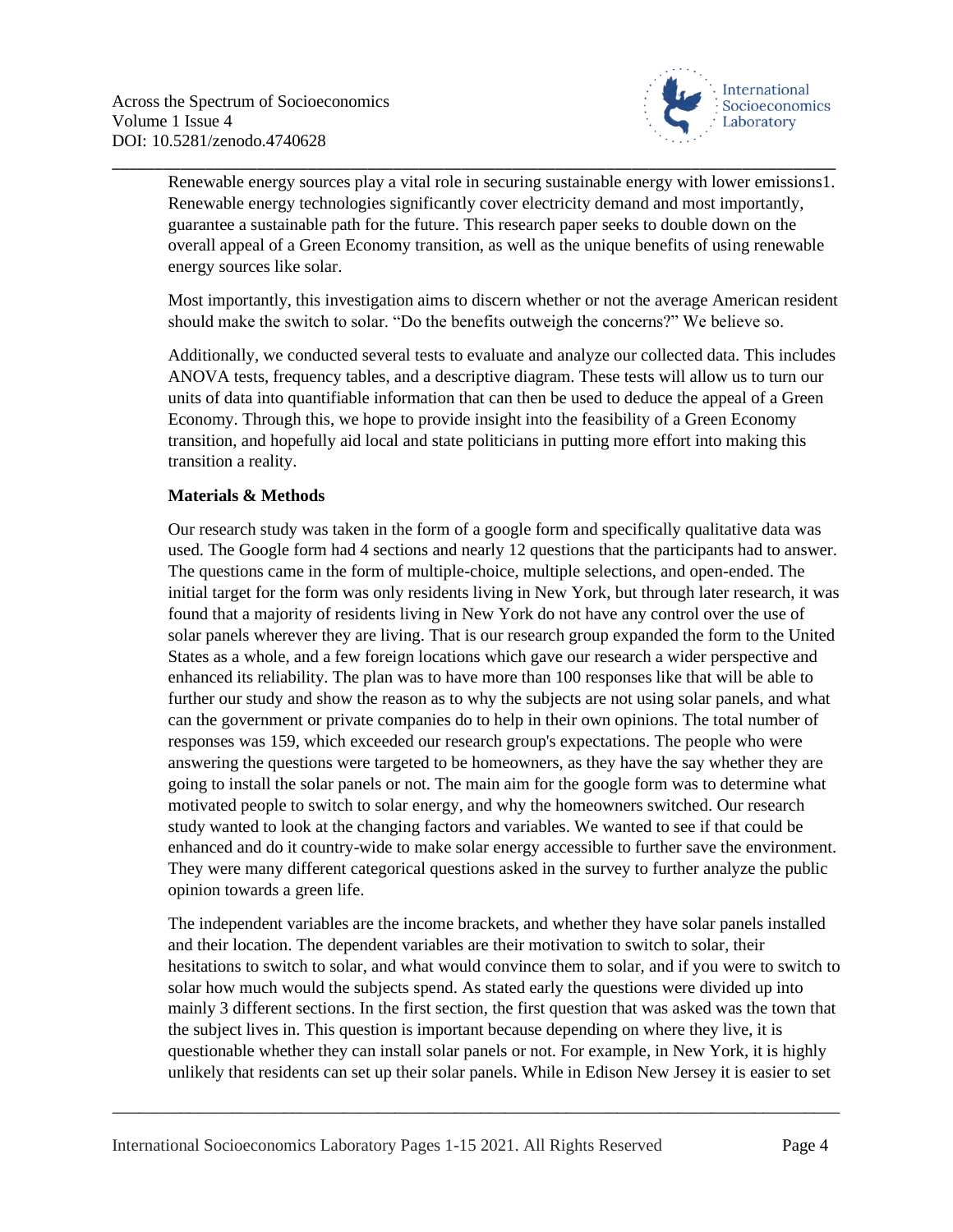

up solar panels as many residents are homeowners. The next question would be the income bracket, and our research group made this optional even though the form was unanimous. The income bracket is significant because if the subject had a low income, that could be their reason as to why they do not want to switch to solar. If the subject fits into the high-income bracket, then, the reason as to why they have not switched to solar is different and evidently, that is what the entire research study is about. The third question was an opinionated question on whether the subjects care about the negative health effects that fossil fuel creates. The options were strongly disagree, disagree, neutral, agree, and strongly agree. Several questions were given the same options, and these options were used to show the audience real opinion and would be used for the main research aim. The fourth question is whether the subjects care about the negative environmental effects that fossil fuels produce. Again, they were given the same options: strongly disagree, disagree, neutral, agree, and strongly agree. This question showed whether the audience cared about the environment at all, and how did that correlate towards opinion on solar panels. The fifth question was a rating question, and it was how would you rate the use of solar panels in your town from 1-5. This question was asked to give our group an idea of how solar panels are used in their town in the first place. The 6th question is whether the subject already has solar panels. This question is crucial to the study, if the subject said yes then the rest of the questions would be aimed towards why the subject switched to solar, and if the subject said no the question would be why not? The second section is for mainly people who said yes. The 7th question was would you recommend getting solar based on your experience. The options were yes and no, and we were wondering what the answers from those who would be already have solar. The 8th question was a rating question from extremely diffusion to extremely easy and the question was how easy it is to maintain solar panels. Although solar panels do provide the same amount of electricity the normal fossil fuel provider does it does cost a lot to maintain.

\_\_\_\_\_\_\_\_\_\_\_\_\_\_\_\_\_\_\_\_\_\_\_\_\_\_\_\_\_\_\_\_\_\_\_\_\_\_\_\_\_\_\_\_\_\_\_\_\_\_\_\_\_\_\_\_\_\_\_\_\_\_\_\_\_\_\_\_\_\_\_\_\_\_\_\_\_\_\_\_\_\_\_\_\_

The third and final section was aimed at the people who do not have solar panels and do not use solar energy. The 9th question was an open-ended question listing all the reasons as to why you are hesitating to switch solar. Our group used open-ended as a form of answering the question because we felt that the response would vary as the circumstances would vary. We decided to break it down into 2 sections so it would be easier for the data analysis. The 10th question was if any family or friends had any solar panels, and this was used to determine if the environment of the subject was solar and if it was how is that going to affect them. The 11th question is a select all apply question was it was what would motivate you to switch over to solar energy. The options were learning more about the benefits of solar energy, tax benefits, I would not like to switch, and others. Depending on the subject's responses we could enhance and scale into reality, by actually doing it. The final question of the form is how much you would be willing to speed on solar energy. This question is important because depending on the number of tax benefits, and incentives could help the increased use of solar energy.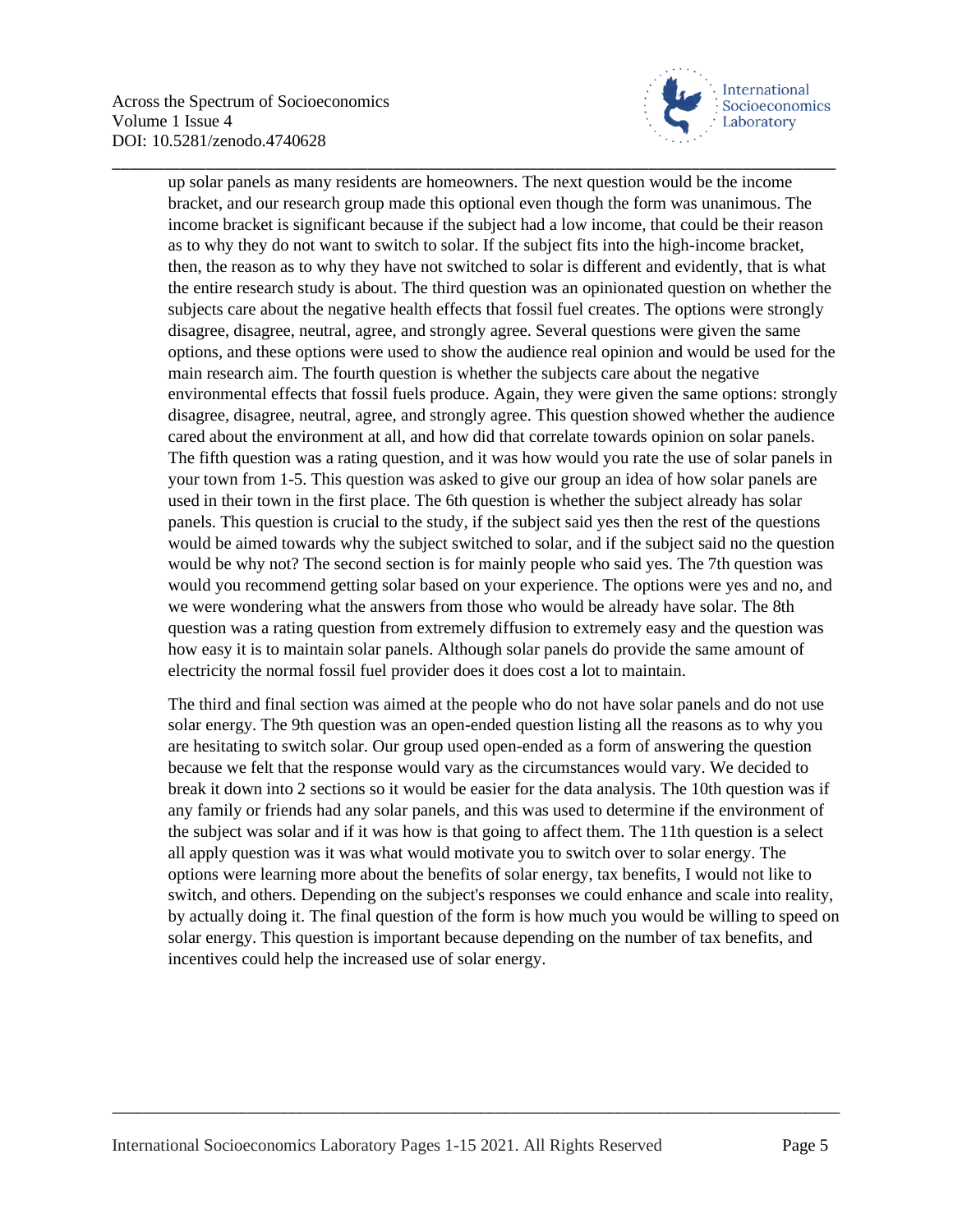

#### **Results / Data Analysis**

#### Frequency Tables ▼

Frequencies for Which town do you live in? (If you live in a larger city, please state the specific neighborhood) ▼

\_\_\_\_\_\_\_\_\_\_\_\_\_\_\_\_\_\_\_\_\_\_\_\_\_\_\_\_\_\_\_\_\_\_\_\_\_\_\_\_\_\_\_\_\_\_\_\_\_\_\_\_\_\_\_\_\_\_\_\_\_\_\_\_\_\_\_\_\_\_\_\_\_\_\_\_\_\_\_\_\_\_\_\_\_

| 0.741<br>0.629<br>0.741<br>Austin, TX<br>1<br>$\mathbf 1$<br>0.629<br>0.741<br>1.481<br>Bedford Park, NJ<br>0.629<br>0.741<br>2.222<br>1<br>Bridgewater, NJ<br>6<br>3.774<br>4.444<br>6.667<br>Bronx, NY<br>5<br>3<br>3.704<br>3.145<br>10.370<br>Brooklyn, NY<br>1.887<br>2.222<br>12.593<br>Brooklyn, NY<br>9<br>5.660<br>6.667<br>19.259<br>Charlotte, NC<br>$\mathbf{1}$<br>0.629<br>0.741<br>20,000<br>Dhaka, Bangladesh<br>0.629<br>0.741<br>1<br>20.741<br>East Windsor, NJ<br>19<br>11.950<br>14.074<br>34.815<br>Edison, NJ<br>0.629<br>Edison, NJ<br>$\mathbf{1}$<br>0.741<br>35.556<br>$1\,$<br>0.629<br>0.741<br>36.296<br>Fort Lauderdale, FL<br>0.629<br>0.741<br>Franklin Park, NJ<br>1<br>37.037<br>$\mathbf{1}$<br>0.629<br>0.741<br>37.778<br>Hagerstown, MD<br>0.629<br>0.741<br>1<br>38.519<br>Houston, TX<br>$\overline{7}$<br>4.403<br>5.185<br>43.704<br>Hyderabad, Telengana<br>0.629<br>0.741<br>1<br>44.444<br>Iselin, NJ<br>$1\,$<br>0.629<br>0.741<br>45.185<br>Kendall Park, NJ<br>0.629<br>0.741<br>45.926<br>1<br>Lagos, Nigeria<br>$\,1$<br>0.629<br>0.741<br>46.667<br>Lake Hiawatha, NJ<br>1<br>0.629<br>0.741<br>Loma Linda, CA<br>47.407<br>$\overline{2}$<br>1.258<br>1.481<br>48.889<br>Long Island, NY<br>$\begin{array}{c} 5 \\ 1 \end{array}$<br>3.145<br>3.704<br>52.593<br>Manhattan, NY<br>0.629<br>0.741<br>53.333<br>Maple Ridge, BC, Canada<br>0.629<br>0.741<br>$\,1$<br>54.074<br>Middlesex, NJ<br>$\mathbf{1}$<br>0.629<br>0.741<br>54.815<br>Milpitas, CA<br>6<br>3.774<br>4.444<br>59.259<br>Monroe, NJ<br>$\mathbf 1$<br>0.629<br>0.741<br>60,000<br>Montgomery, NJ<br>0.629<br>$\mathbf 1$<br>0.741<br>60.741<br>Parsippany, NJ<br>$\overline{2}$<br>1.258<br>1.481<br>62.222<br>Patna, Bihar<br>19<br>11.950<br>14.074<br>76.296<br>Piscataway, NJ<br>$\mathbf{1}$<br>0.629<br>0.741<br>Pla2, TX<br>77.037<br>2<br>1.258<br>1.481<br>78.519<br>Queens, NY<br>15<br>9.434<br>11.111<br>89.630<br>Queens, NY<br>0.629<br>0.741<br>$\mathbf{1}$<br>90.370<br>Richmond, VA<br>6<br>3.774<br>4.444<br>94.815<br>Staten Island, NY<br>0.629<br>Sugar Land, TX<br>1<br>0.741<br>95.556<br>$\mathbf{1}$<br>0.629<br>0.741<br>96.296<br>Toronto, Canada<br>0.629<br>$\mathbf{1}$<br>0.741<br>97.037<br>Vancouver, Canada<br>$\overline{2}$<br>1.258<br>1.481<br>98.519<br>Virginia Beach, VA<br>0.629<br>0.741<br>West Windsor, NC<br>$\mathbf 1$<br>99.259<br>$\mathbf 1$<br>0.629<br>0.741<br>100.000<br>Woodbridge, NJ<br>24<br>15.094<br>Missing<br>Total<br>159<br>100.000 | Which town do you live in? (If you live in a larger city, please state the specific neighborhood) | Frequency | Percent | <b>Valid Percent</b> | <b>Cumulative Percent</b> |
|-------------------------------------------------------------------------------------------------------------------------------------------------------------------------------------------------------------------------------------------------------------------------------------------------------------------------------------------------------------------------------------------------------------------------------------------------------------------------------------------------------------------------------------------------------------------------------------------------------------------------------------------------------------------------------------------------------------------------------------------------------------------------------------------------------------------------------------------------------------------------------------------------------------------------------------------------------------------------------------------------------------------------------------------------------------------------------------------------------------------------------------------------------------------------------------------------------------------------------------------------------------------------------------------------------------------------------------------------------------------------------------------------------------------------------------------------------------------------------------------------------------------------------------------------------------------------------------------------------------------------------------------------------------------------------------------------------------------------------------------------------------------------------------------------------------------------------------------------------------------------------------------------------------------------------------------------------------------------------------------------------------------------------------------------------------------------------------------------------------------------------------------------------------------------------------------------------------------------------------------------------------------------------------------------------------------------------------------------------------------------------------------------------------------------------------------------------------------------------------------------------------------------------|---------------------------------------------------------------------------------------------------|-----------|---------|----------------------|---------------------------|
|                                                                                                                                                                                                                                                                                                                                                                                                                                                                                                                                                                                                                                                                                                                                                                                                                                                                                                                                                                                                                                                                                                                                                                                                                                                                                                                                                                                                                                                                                                                                                                                                                                                                                                                                                                                                                                                                                                                                                                                                                                                                                                                                                                                                                                                                                                                                                                                                                                                                                                                               |                                                                                                   |           |         |                      |                           |
|                                                                                                                                                                                                                                                                                                                                                                                                                                                                                                                                                                                                                                                                                                                                                                                                                                                                                                                                                                                                                                                                                                                                                                                                                                                                                                                                                                                                                                                                                                                                                                                                                                                                                                                                                                                                                                                                                                                                                                                                                                                                                                                                                                                                                                                                                                                                                                                                                                                                                                                               |                                                                                                   |           |         |                      |                           |
|                                                                                                                                                                                                                                                                                                                                                                                                                                                                                                                                                                                                                                                                                                                                                                                                                                                                                                                                                                                                                                                                                                                                                                                                                                                                                                                                                                                                                                                                                                                                                                                                                                                                                                                                                                                                                                                                                                                                                                                                                                                                                                                                                                                                                                                                                                                                                                                                                                                                                                                               |                                                                                                   |           |         |                      |                           |
|                                                                                                                                                                                                                                                                                                                                                                                                                                                                                                                                                                                                                                                                                                                                                                                                                                                                                                                                                                                                                                                                                                                                                                                                                                                                                                                                                                                                                                                                                                                                                                                                                                                                                                                                                                                                                                                                                                                                                                                                                                                                                                                                                                                                                                                                                                                                                                                                                                                                                                                               |                                                                                                   |           |         |                      |                           |
|                                                                                                                                                                                                                                                                                                                                                                                                                                                                                                                                                                                                                                                                                                                                                                                                                                                                                                                                                                                                                                                                                                                                                                                                                                                                                                                                                                                                                                                                                                                                                                                                                                                                                                                                                                                                                                                                                                                                                                                                                                                                                                                                                                                                                                                                                                                                                                                                                                                                                                                               |                                                                                                   |           |         |                      |                           |
|                                                                                                                                                                                                                                                                                                                                                                                                                                                                                                                                                                                                                                                                                                                                                                                                                                                                                                                                                                                                                                                                                                                                                                                                                                                                                                                                                                                                                                                                                                                                                                                                                                                                                                                                                                                                                                                                                                                                                                                                                                                                                                                                                                                                                                                                                                                                                                                                                                                                                                                               |                                                                                                   |           |         |                      |                           |
|                                                                                                                                                                                                                                                                                                                                                                                                                                                                                                                                                                                                                                                                                                                                                                                                                                                                                                                                                                                                                                                                                                                                                                                                                                                                                                                                                                                                                                                                                                                                                                                                                                                                                                                                                                                                                                                                                                                                                                                                                                                                                                                                                                                                                                                                                                                                                                                                                                                                                                                               |                                                                                                   |           |         |                      |                           |
|                                                                                                                                                                                                                                                                                                                                                                                                                                                                                                                                                                                                                                                                                                                                                                                                                                                                                                                                                                                                                                                                                                                                                                                                                                                                                                                                                                                                                                                                                                                                                                                                                                                                                                                                                                                                                                                                                                                                                                                                                                                                                                                                                                                                                                                                                                                                                                                                                                                                                                                               |                                                                                                   |           |         |                      |                           |
|                                                                                                                                                                                                                                                                                                                                                                                                                                                                                                                                                                                                                                                                                                                                                                                                                                                                                                                                                                                                                                                                                                                                                                                                                                                                                                                                                                                                                                                                                                                                                                                                                                                                                                                                                                                                                                                                                                                                                                                                                                                                                                                                                                                                                                                                                                                                                                                                                                                                                                                               |                                                                                                   |           |         |                      |                           |
|                                                                                                                                                                                                                                                                                                                                                                                                                                                                                                                                                                                                                                                                                                                                                                                                                                                                                                                                                                                                                                                                                                                                                                                                                                                                                                                                                                                                                                                                                                                                                                                                                                                                                                                                                                                                                                                                                                                                                                                                                                                                                                                                                                                                                                                                                                                                                                                                                                                                                                                               |                                                                                                   |           |         |                      |                           |
|                                                                                                                                                                                                                                                                                                                                                                                                                                                                                                                                                                                                                                                                                                                                                                                                                                                                                                                                                                                                                                                                                                                                                                                                                                                                                                                                                                                                                                                                                                                                                                                                                                                                                                                                                                                                                                                                                                                                                                                                                                                                                                                                                                                                                                                                                                                                                                                                                                                                                                                               |                                                                                                   |           |         |                      |                           |
|                                                                                                                                                                                                                                                                                                                                                                                                                                                                                                                                                                                                                                                                                                                                                                                                                                                                                                                                                                                                                                                                                                                                                                                                                                                                                                                                                                                                                                                                                                                                                                                                                                                                                                                                                                                                                                                                                                                                                                                                                                                                                                                                                                                                                                                                                                                                                                                                                                                                                                                               |                                                                                                   |           |         |                      |                           |
|                                                                                                                                                                                                                                                                                                                                                                                                                                                                                                                                                                                                                                                                                                                                                                                                                                                                                                                                                                                                                                                                                                                                                                                                                                                                                                                                                                                                                                                                                                                                                                                                                                                                                                                                                                                                                                                                                                                                                                                                                                                                                                                                                                                                                                                                                                                                                                                                                                                                                                                               |                                                                                                   |           |         |                      |                           |
|                                                                                                                                                                                                                                                                                                                                                                                                                                                                                                                                                                                                                                                                                                                                                                                                                                                                                                                                                                                                                                                                                                                                                                                                                                                                                                                                                                                                                                                                                                                                                                                                                                                                                                                                                                                                                                                                                                                                                                                                                                                                                                                                                                                                                                                                                                                                                                                                                                                                                                                               |                                                                                                   |           |         |                      |                           |
|                                                                                                                                                                                                                                                                                                                                                                                                                                                                                                                                                                                                                                                                                                                                                                                                                                                                                                                                                                                                                                                                                                                                                                                                                                                                                                                                                                                                                                                                                                                                                                                                                                                                                                                                                                                                                                                                                                                                                                                                                                                                                                                                                                                                                                                                                                                                                                                                                                                                                                                               |                                                                                                   |           |         |                      |                           |
|                                                                                                                                                                                                                                                                                                                                                                                                                                                                                                                                                                                                                                                                                                                                                                                                                                                                                                                                                                                                                                                                                                                                                                                                                                                                                                                                                                                                                                                                                                                                                                                                                                                                                                                                                                                                                                                                                                                                                                                                                                                                                                                                                                                                                                                                                                                                                                                                                                                                                                                               |                                                                                                   |           |         |                      |                           |
|                                                                                                                                                                                                                                                                                                                                                                                                                                                                                                                                                                                                                                                                                                                                                                                                                                                                                                                                                                                                                                                                                                                                                                                                                                                                                                                                                                                                                                                                                                                                                                                                                                                                                                                                                                                                                                                                                                                                                                                                                                                                                                                                                                                                                                                                                                                                                                                                                                                                                                                               |                                                                                                   |           |         |                      |                           |
|                                                                                                                                                                                                                                                                                                                                                                                                                                                                                                                                                                                                                                                                                                                                                                                                                                                                                                                                                                                                                                                                                                                                                                                                                                                                                                                                                                                                                                                                                                                                                                                                                                                                                                                                                                                                                                                                                                                                                                                                                                                                                                                                                                                                                                                                                                                                                                                                                                                                                                                               |                                                                                                   |           |         |                      |                           |
|                                                                                                                                                                                                                                                                                                                                                                                                                                                                                                                                                                                                                                                                                                                                                                                                                                                                                                                                                                                                                                                                                                                                                                                                                                                                                                                                                                                                                                                                                                                                                                                                                                                                                                                                                                                                                                                                                                                                                                                                                                                                                                                                                                                                                                                                                                                                                                                                                                                                                                                               |                                                                                                   |           |         |                      |                           |
|                                                                                                                                                                                                                                                                                                                                                                                                                                                                                                                                                                                                                                                                                                                                                                                                                                                                                                                                                                                                                                                                                                                                                                                                                                                                                                                                                                                                                                                                                                                                                                                                                                                                                                                                                                                                                                                                                                                                                                                                                                                                                                                                                                                                                                                                                                                                                                                                                                                                                                                               |                                                                                                   |           |         |                      |                           |
|                                                                                                                                                                                                                                                                                                                                                                                                                                                                                                                                                                                                                                                                                                                                                                                                                                                                                                                                                                                                                                                                                                                                                                                                                                                                                                                                                                                                                                                                                                                                                                                                                                                                                                                                                                                                                                                                                                                                                                                                                                                                                                                                                                                                                                                                                                                                                                                                                                                                                                                               |                                                                                                   |           |         |                      |                           |
|                                                                                                                                                                                                                                                                                                                                                                                                                                                                                                                                                                                                                                                                                                                                                                                                                                                                                                                                                                                                                                                                                                                                                                                                                                                                                                                                                                                                                                                                                                                                                                                                                                                                                                                                                                                                                                                                                                                                                                                                                                                                                                                                                                                                                                                                                                                                                                                                                                                                                                                               |                                                                                                   |           |         |                      |                           |
|                                                                                                                                                                                                                                                                                                                                                                                                                                                                                                                                                                                                                                                                                                                                                                                                                                                                                                                                                                                                                                                                                                                                                                                                                                                                                                                                                                                                                                                                                                                                                                                                                                                                                                                                                                                                                                                                                                                                                                                                                                                                                                                                                                                                                                                                                                                                                                                                                                                                                                                               |                                                                                                   |           |         |                      |                           |
|                                                                                                                                                                                                                                                                                                                                                                                                                                                                                                                                                                                                                                                                                                                                                                                                                                                                                                                                                                                                                                                                                                                                                                                                                                                                                                                                                                                                                                                                                                                                                                                                                                                                                                                                                                                                                                                                                                                                                                                                                                                                                                                                                                                                                                                                                                                                                                                                                                                                                                                               |                                                                                                   |           |         |                      |                           |
|                                                                                                                                                                                                                                                                                                                                                                                                                                                                                                                                                                                                                                                                                                                                                                                                                                                                                                                                                                                                                                                                                                                                                                                                                                                                                                                                                                                                                                                                                                                                                                                                                                                                                                                                                                                                                                                                                                                                                                                                                                                                                                                                                                                                                                                                                                                                                                                                                                                                                                                               |                                                                                                   |           |         |                      |                           |
|                                                                                                                                                                                                                                                                                                                                                                                                                                                                                                                                                                                                                                                                                                                                                                                                                                                                                                                                                                                                                                                                                                                                                                                                                                                                                                                                                                                                                                                                                                                                                                                                                                                                                                                                                                                                                                                                                                                                                                                                                                                                                                                                                                                                                                                                                                                                                                                                                                                                                                                               |                                                                                                   |           |         |                      |                           |
|                                                                                                                                                                                                                                                                                                                                                                                                                                                                                                                                                                                                                                                                                                                                                                                                                                                                                                                                                                                                                                                                                                                                                                                                                                                                                                                                                                                                                                                                                                                                                                                                                                                                                                                                                                                                                                                                                                                                                                                                                                                                                                                                                                                                                                                                                                                                                                                                                                                                                                                               |                                                                                                   |           |         |                      |                           |
|                                                                                                                                                                                                                                                                                                                                                                                                                                                                                                                                                                                                                                                                                                                                                                                                                                                                                                                                                                                                                                                                                                                                                                                                                                                                                                                                                                                                                                                                                                                                                                                                                                                                                                                                                                                                                                                                                                                                                                                                                                                                                                                                                                                                                                                                                                                                                                                                                                                                                                                               |                                                                                                   |           |         |                      |                           |
|                                                                                                                                                                                                                                                                                                                                                                                                                                                                                                                                                                                                                                                                                                                                                                                                                                                                                                                                                                                                                                                                                                                                                                                                                                                                                                                                                                                                                                                                                                                                                                                                                                                                                                                                                                                                                                                                                                                                                                                                                                                                                                                                                                                                                                                                                                                                                                                                                                                                                                                               |                                                                                                   |           |         |                      |                           |
|                                                                                                                                                                                                                                                                                                                                                                                                                                                                                                                                                                                                                                                                                                                                                                                                                                                                                                                                                                                                                                                                                                                                                                                                                                                                                                                                                                                                                                                                                                                                                                                                                                                                                                                                                                                                                                                                                                                                                                                                                                                                                                                                                                                                                                                                                                                                                                                                                                                                                                                               |                                                                                                   |           |         |                      |                           |
|                                                                                                                                                                                                                                                                                                                                                                                                                                                                                                                                                                                                                                                                                                                                                                                                                                                                                                                                                                                                                                                                                                                                                                                                                                                                                                                                                                                                                                                                                                                                                                                                                                                                                                                                                                                                                                                                                                                                                                                                                                                                                                                                                                                                                                                                                                                                                                                                                                                                                                                               |                                                                                                   |           |         |                      |                           |
|                                                                                                                                                                                                                                                                                                                                                                                                                                                                                                                                                                                                                                                                                                                                                                                                                                                                                                                                                                                                                                                                                                                                                                                                                                                                                                                                                                                                                                                                                                                                                                                                                                                                                                                                                                                                                                                                                                                                                                                                                                                                                                                                                                                                                                                                                                                                                                                                                                                                                                                               |                                                                                                   |           |         |                      |                           |
|                                                                                                                                                                                                                                                                                                                                                                                                                                                                                                                                                                                                                                                                                                                                                                                                                                                                                                                                                                                                                                                                                                                                                                                                                                                                                                                                                                                                                                                                                                                                                                                                                                                                                                                                                                                                                                                                                                                                                                                                                                                                                                                                                                                                                                                                                                                                                                                                                                                                                                                               |                                                                                                   |           |         |                      |                           |
|                                                                                                                                                                                                                                                                                                                                                                                                                                                                                                                                                                                                                                                                                                                                                                                                                                                                                                                                                                                                                                                                                                                                                                                                                                                                                                                                                                                                                                                                                                                                                                                                                                                                                                                                                                                                                                                                                                                                                                                                                                                                                                                                                                                                                                                                                                                                                                                                                                                                                                                               |                                                                                                   |           |         |                      |                           |
|                                                                                                                                                                                                                                                                                                                                                                                                                                                                                                                                                                                                                                                                                                                                                                                                                                                                                                                                                                                                                                                                                                                                                                                                                                                                                                                                                                                                                                                                                                                                                                                                                                                                                                                                                                                                                                                                                                                                                                                                                                                                                                                                                                                                                                                                                                                                                                                                                                                                                                                               |                                                                                                   |           |         |                      |                           |
|                                                                                                                                                                                                                                                                                                                                                                                                                                                                                                                                                                                                                                                                                                                                                                                                                                                                                                                                                                                                                                                                                                                                                                                                                                                                                                                                                                                                                                                                                                                                                                                                                                                                                                                                                                                                                                                                                                                                                                                                                                                                                                                                                                                                                                                                                                                                                                                                                                                                                                                               |                                                                                                   |           |         |                      |                           |
|                                                                                                                                                                                                                                                                                                                                                                                                                                                                                                                                                                                                                                                                                                                                                                                                                                                                                                                                                                                                                                                                                                                                                                                                                                                                                                                                                                                                                                                                                                                                                                                                                                                                                                                                                                                                                                                                                                                                                                                                                                                                                                                                                                                                                                                                                                                                                                                                                                                                                                                               |                                                                                                   |           |         |                      |                           |
|                                                                                                                                                                                                                                                                                                                                                                                                                                                                                                                                                                                                                                                                                                                                                                                                                                                                                                                                                                                                                                                                                                                                                                                                                                                                                                                                                                                                                                                                                                                                                                                                                                                                                                                                                                                                                                                                                                                                                                                                                                                                                                                                                                                                                                                                                                                                                                                                                                                                                                                               |                                                                                                   |           |         |                      |                           |
|                                                                                                                                                                                                                                                                                                                                                                                                                                                                                                                                                                                                                                                                                                                                                                                                                                                                                                                                                                                                                                                                                                                                                                                                                                                                                                                                                                                                                                                                                                                                                                                                                                                                                                                                                                                                                                                                                                                                                                                                                                                                                                                                                                                                                                                                                                                                                                                                                                                                                                                               |                                                                                                   |           |         |                      |                           |
|                                                                                                                                                                                                                                                                                                                                                                                                                                                                                                                                                                                                                                                                                                                                                                                                                                                                                                                                                                                                                                                                                                                                                                                                                                                                                                                                                                                                                                                                                                                                                                                                                                                                                                                                                                                                                                                                                                                                                                                                                                                                                                                                                                                                                                                                                                                                                                                                                                                                                                                               |                                                                                                   |           |         |                      |                           |
|                                                                                                                                                                                                                                                                                                                                                                                                                                                                                                                                                                                                                                                                                                                                                                                                                                                                                                                                                                                                                                                                                                                                                                                                                                                                                                                                                                                                                                                                                                                                                                                                                                                                                                                                                                                                                                                                                                                                                                                                                                                                                                                                                                                                                                                                                                                                                                                                                                                                                                                               |                                                                                                   |           |         |                      |                           |
|                                                                                                                                                                                                                                                                                                                                                                                                                                                                                                                                                                                                                                                                                                                                                                                                                                                                                                                                                                                                                                                                                                                                                                                                                                                                                                                                                                                                                                                                                                                                                                                                                                                                                                                                                                                                                                                                                                                                                                                                                                                                                                                                                                                                                                                                                                                                                                                                                                                                                                                               |                                                                                                   |           |         |                      |                           |
|                                                                                                                                                                                                                                                                                                                                                                                                                                                                                                                                                                                                                                                                                                                                                                                                                                                                                                                                                                                                                                                                                                                                                                                                                                                                                                                                                                                                                                                                                                                                                                                                                                                                                                                                                                                                                                                                                                                                                                                                                                                                                                                                                                                                                                                                                                                                                                                                                                                                                                                               |                                                                                                   |           |         |                      |                           |
|                                                                                                                                                                                                                                                                                                                                                                                                                                                                                                                                                                                                                                                                                                                                                                                                                                                                                                                                                                                                                                                                                                                                                                                                                                                                                                                                                                                                                                                                                                                                                                                                                                                                                                                                                                                                                                                                                                                                                                                                                                                                                                                                                                                                                                                                                                                                                                                                                                                                                                                               |                                                                                                   |           |         |                      |                           |

Due to the lack of current published work possessing a household-esque view towards solar energy / panels, our primary source of data collection came in the form of a survey distributed to over 150 people to gain insight regarding individual sentiments towards this form of green energy. As a precursor to the actual results and data analysis, it is important to consider the tables above which contain information regarding the location and income bracket of participants who filled out the survey. Clearly, most of the participants lived in the greater New Jersey / New York area, so while the results may be influenced by norms of the area, due to strong similarities between this region and the others from where participants resided, they can be applied on a larger scale. Also looking at income, a spread between all income brackets is depicted, highlighting this idea that results reflect all socioeconomic classes and are not skewed towards specific groups.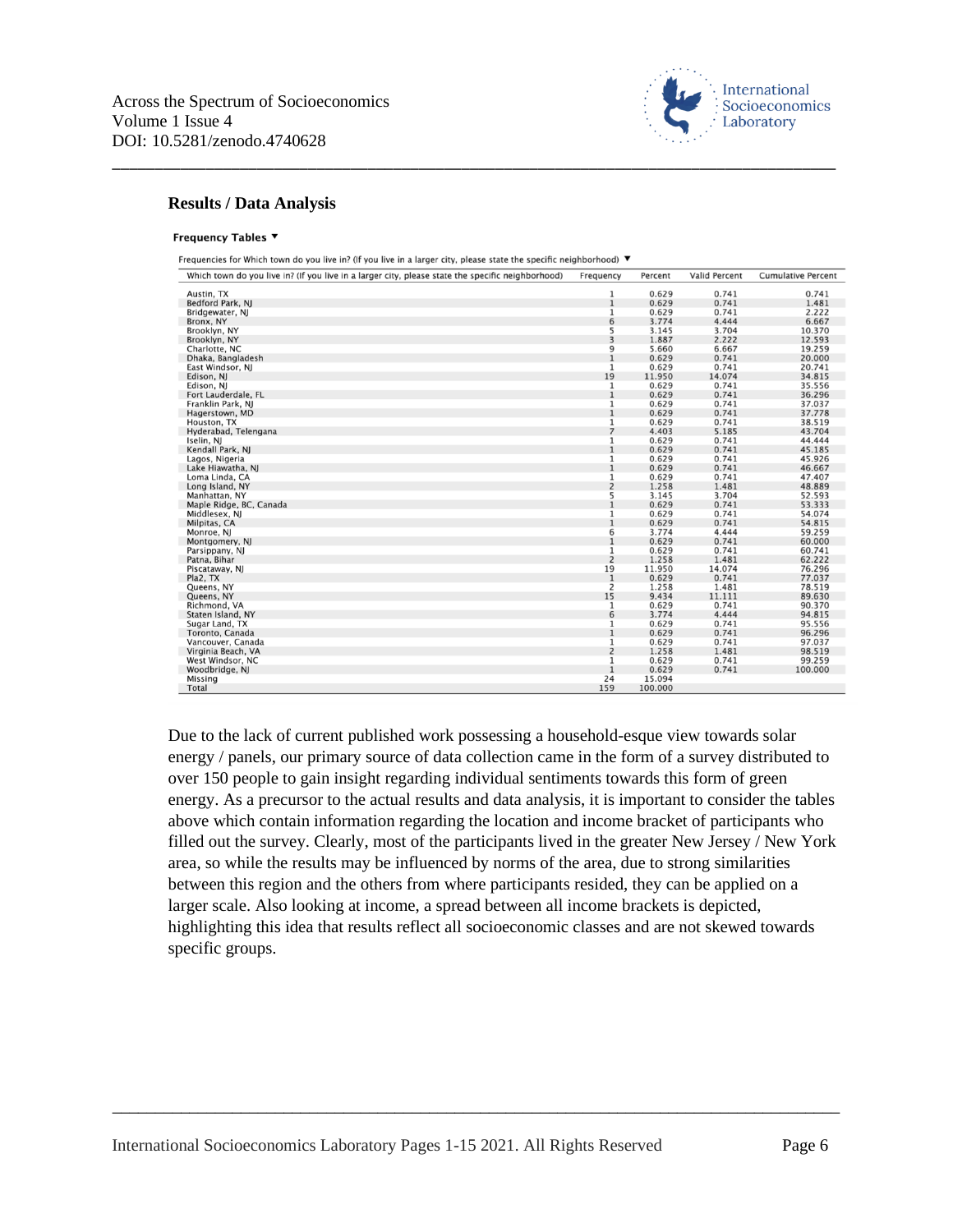

### Frequency Tables ▼

Frequencies for Which income bracket do you fall into?

| Which income bracket do you fall into? | Frequency    | Percent | Valid Percent | <b>Cumulative Percent</b> |
|----------------------------------------|--------------|---------|---------------|---------------------------|
| 500                                    | 1            | 0.629   | 0.730         | 0.730                     |
| 5000                                   | 6            | 3.774   | 4.380         | 5.109                     |
| 25000                                  | 22           | 13.836  | 16.058        | 21.168                    |
| 60000                                  | 14           | 8.805   | 10.219        | 31.387                    |
| 120000                                 | 67           | 42.138  | 48.905        | 80.292                    |
| 205000                                 | 21           | 13.208  | 15.328        | 95.620                    |
| 375000                                 | 5            | 3.145   | 3.650         | 99.270                    |
| 500000                                 | $\mathbf{1}$ | 0.629   | 0.730         | 100.000                   |
| Missing                                | 22           | 13.836  |               |                           |
| Total                                  | 159          | 100.000 |               |                           |

\_\_\_\_\_\_\_\_\_\_\_\_\_\_\_\_\_\_\_\_\_\_\_\_\_\_\_\_\_\_\_\_\_\_\_\_\_\_\_\_\_\_\_\_\_\_\_\_\_\_\_\_\_\_\_\_\_\_\_\_\_\_\_\_\_\_\_\_\_\_\_\_\_\_\_\_\_\_\_\_\_\_\_\_\_

#### **Frequency Tables**

Frequencies for Do you currently have solar panels installed?

| Do you currently have solar panels installed? | Frequency | Percent | Valid Percent | Cumulative Percent |
|-----------------------------------------------|-----------|---------|---------------|--------------------|
| Yes                                           | 12        | 7.547   | 7.547         | 7.547              |
| No                                            | 147       | 92.453  | 92.453        | 100.000            |
| Missing                                       |           | 0.000   |               |                    |
| Total                                         | 159       | 100.000 |               |                    |

Utilizing the results from the survey conducted, a frequency table was created to analyze how many of the candidates had solar panels installed or were in the process of installation. The results as seen in the table above display that of the 159 participants that filled out the survey, only 12, around 7.5%, reported having solar panels installed. This mirrors the findings from major research organizations, such as the Pew Research Center, which stated that 6% of American homeowners had solar panels installed, establishing the fact that findings are very similar throughout (Pew Research, 2020).

### **ANOVA**

ANOVA - Which income bracket do you fall into?

| Cases                                         | Sum of Squares | df  | Mean Square   |       |       |
|-----------------------------------------------|----------------|-----|---------------|-------|-------|
| Do you currently have solar panels installed? | $1.650e + 10$  |     | $1.650e + 10$ | 2.785 | 0.097 |
| Residuals                                     | $7.996e + 11$  | 135 | $5.923e + 9$  |       |       |
| Note. Type III Sum of Squares                 |                |     |               |       |       |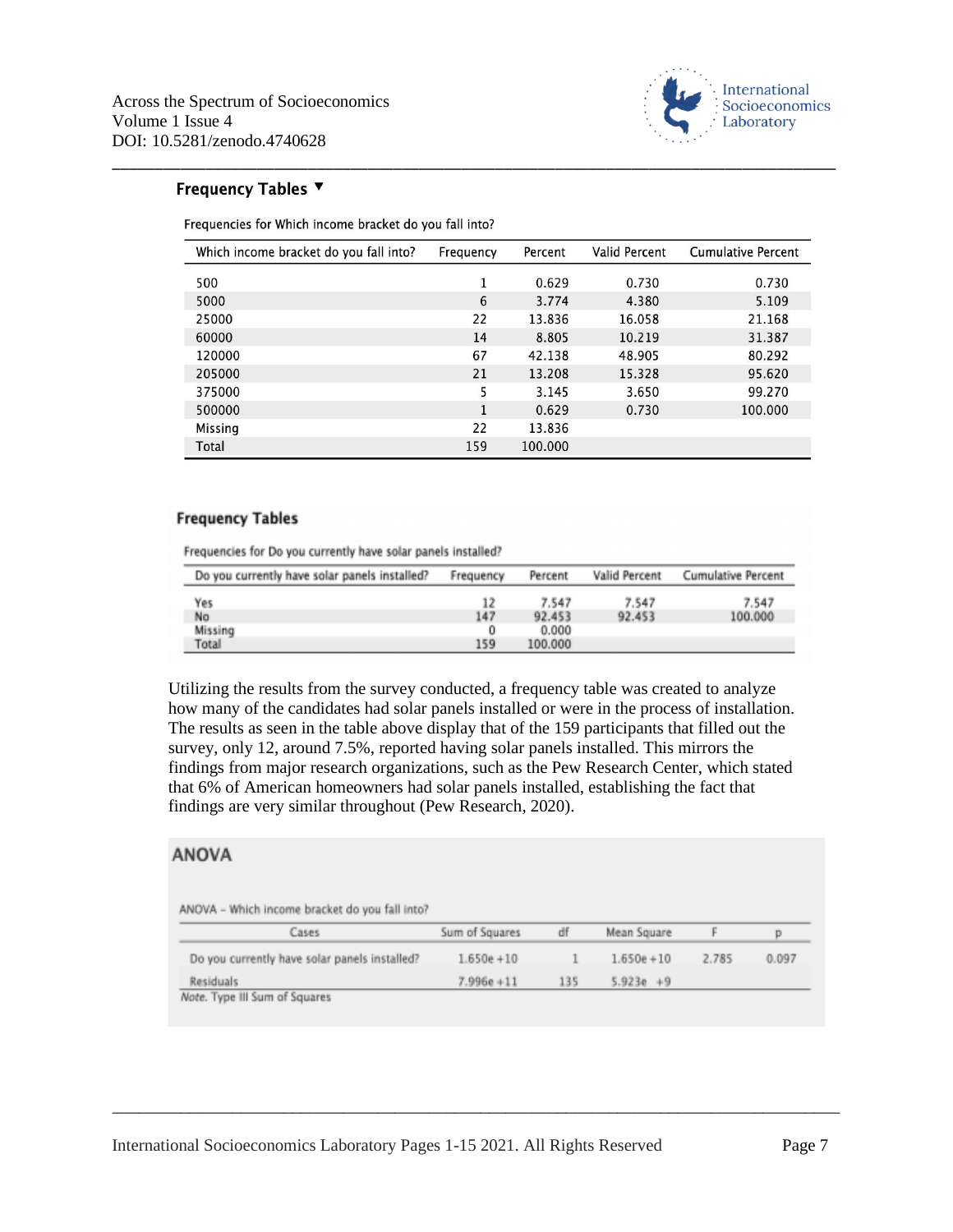

Initially, income was hypothesized to be a major determinant of an individual's sentiments towards solar energy in the sense that higher income individuals would already have solar panels installed or would be more than willing to install them as they have the means to. After conducting several ANOVA tests (tests designed to determine if survey / experiment results are significant) on the data collected to test this theory, it has been proven false. Holding all other factors constant, the propensity for individuals to install solar panels was found to be unrelated to the independent variable of one's wealth as seen from the table above, the p value of 0.097 establishes this idea that the correlation of the two factors is due to chance around 9.7% of the time. This value is higher than the accepted baseline of 5% proving this idea that income is not a predictor of solar panel installation.

\_\_\_\_\_\_\_\_\_\_\_\_\_\_\_\_\_\_\_\_\_\_\_\_\_\_\_\_\_\_\_\_\_\_\_\_\_\_\_\_\_\_\_\_\_\_\_\_\_\_\_\_\_\_\_\_\_\_\_\_\_\_\_\_\_\_\_\_\_\_\_\_\_\_\_\_\_\_\_\_\_\_\_\_\_

## **ANOVA**

ANOVA - Please list all the reasons why you are hesitating to switch to solar.

| Cases                                  | Sum of Squares | df  | Mean Square |       |       |
|----------------------------------------|----------------|-----|-------------|-------|-------|
| Which income bracket do you fall into? | 24.293         |     | 4.859       | 0.812 | 0.544 |
| <b>Residuals</b>                       | 640.610        | 107 | 5.987       |       |       |
| Note. Type III Sum of Squares          |                |     |             |       |       |

A second ANOVA test was run to determine whether income had an impact on the major concern's individuals had when it came to switching to solar panels. The major concerns individuals had been grouped into 9 different categories ranging from High Installation Costs to Weather Constraints, and much more. They can all individually be seen in the table below. In this ANOVA test, each of these categories were held constant and it was found that income was not a predictor of which hesitation / concern individuals had. As seen in the table above, the p-value of 0.544 reflects this idea that any correlation between income and determining these hesitations would be due to random chance 54.4% of the time. Since the likelihood of chance is much higher than the accepted value of 5%, these two factors are completely unrelated. As a whole, these past two ANOVA tests are significant as they reveal a greater truth in that the limited adoption of solar panels is not related to the economic wellbeing of an individual.

#### **Frequency Tables**

Frequencies for Please list all the reasons why you are hesitating to switch to solar.

| Please list all the reasons why you are hesitating to switch to solar. | Frequency | Percent | Valid Percent | Cumulative Percent |
|------------------------------------------------------------------------|-----------|---------|---------------|--------------------|
| High Initial Costs                                                     | 64        | 40.252  | 47.761        | 47.761             |
| Live in Rental / Townhome (No Choice to Switch)                        | 23        | 14.465  | 17.164        | 64.925             |
| Decision To Be Made By Parents                                         | 12        | 7.547   | 8.955         | 73.881             |
| Not Available / Accessible in Area                                     | ٩         | 5.660   | 6.716         | 80.597             |
| Newly Moved / Installed New Roof                                       |           | 1.887   | 2.239         | 82.836             |
| Weather Constraints / Exposure of Sun                                  |           | 1.887   | 2.239         | 85.075             |
| Lack of Information / Want to Learn More                               | 11        | 6.918   | 8.209         | 93.284             |
| Concerns Over Installation                                             |           | 1.887   | 2.239         | 95.522             |
| No Hesitation                                                          | ĸ         | 3.774   | 4,478         | 100,000            |
| Missing                                                                | 25        | 15.723  |               |                    |
| Total                                                                  | 159       | 100.000 |               |                    |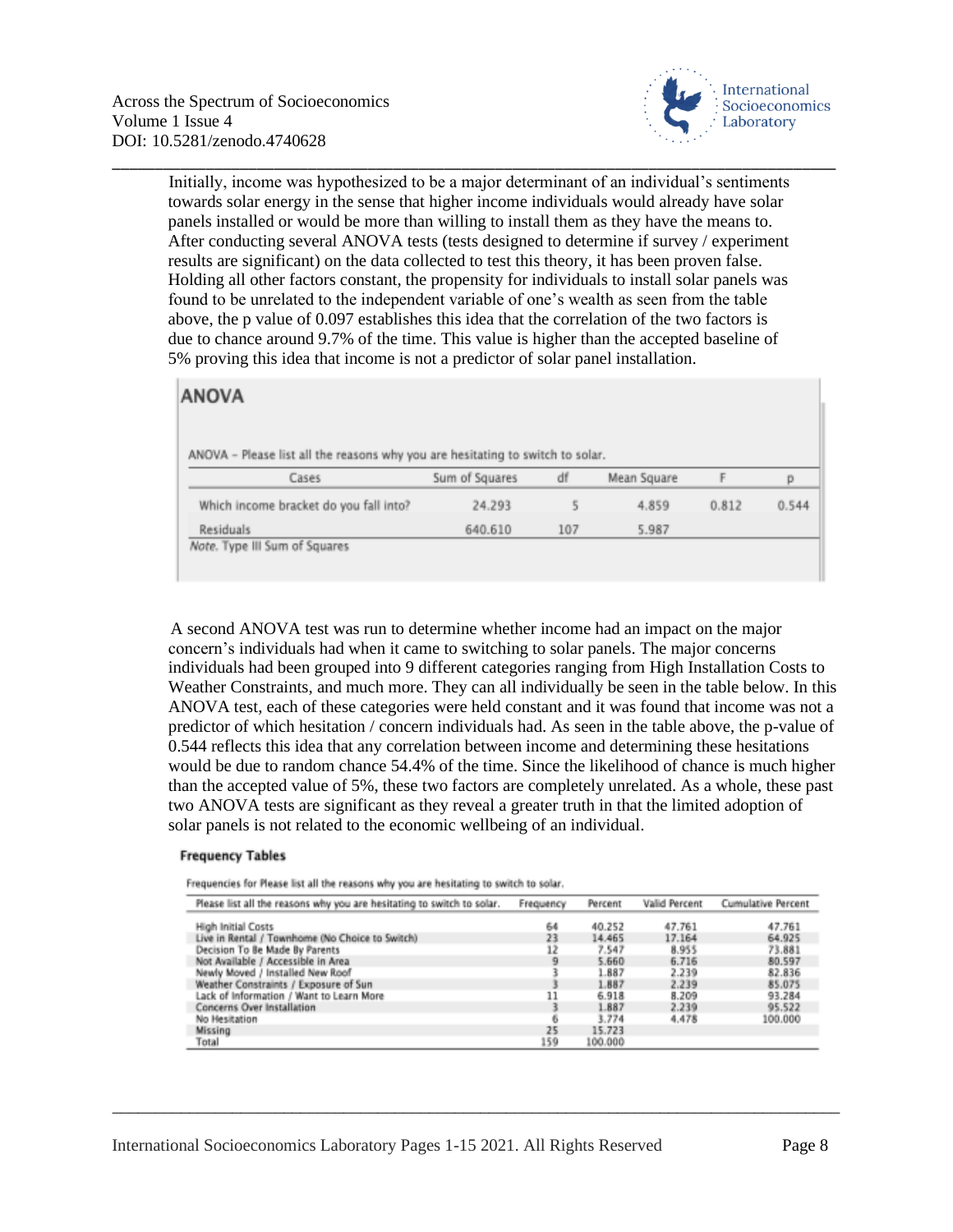

Rather, at all socio-economic standpoints, solar panels are avoided as they are intrinsically seen as being overpriced with almost 48% of all participants who don't have panels admitting to shying away due to high initial costs (as seen in the frequency table above). Frequency Tables

\_\_\_\_\_\_\_\_\_\_\_\_\_\_\_\_\_\_\_\_\_\_\_\_\_\_\_\_\_\_\_\_\_\_\_\_\_\_\_\_\_\_\_\_\_\_\_\_\_\_\_\_\_\_\_\_\_\_\_\_\_\_\_\_\_\_\_\_\_\_\_\_\_\_\_\_\_\_\_\_\_\_\_\_\_

Frequencies for if you were to switch over to solar panels, how much would you be willing to spend? (including tax and other benefits)

| If you were to switch over to solar ganels, how much would you be willing to spend? (Including tax and other benefits) | <b><i><u><u>Frequency</u></u></i></b> | PHYCHIST | <b>Valid Percent</b> | Cumulative Percent |
|------------------------------------------------------------------------------------------------------------------------|---------------------------------------|----------|----------------------|--------------------|
| 2500<br>7500<br>12500<br>17500<br>Missing<br>Total                                                                     | LΟO                                   | 62.891   | 68.027               | 68.027             |
|                                                                                                                        |                                       | 20.755   | 22,449               | 90.476             |
|                                                                                                                        |                                       | 7.547    | 8.163                | 98.639             |
|                                                                                                                        |                                       | 1.258    | 1.361                | 100.000            |
|                                                                                                                        |                                       | 7.547    |                      |                    |
|                                                                                                                        | 459                                   | 100.000  |                      |                    |

Rightfully so, solar panels are by no means cheap as average installation costs for a 6kW system with \$3 per watt gross cost averages \$13,320. As seen from the table above regarding data as to how much homeowners would be willing to spend on solar, almost 90% would not spend more than \$7500 on solar, proving that at its current average price point solar remains out of reach for almost all-American homeowners.

#### **Descriptive Statistics**

| Descriptive Statistics |                                        |                                                                        |
|------------------------|----------------------------------------|------------------------------------------------------------------------|
|                        | Which income bracket do you fall into? | Please list all the reasons why you are hesitating to switch to solar. |
| Valid                  | 137                                    | 134                                                                    |
| Missing                | 22                                     | 25                                                                     |
| Mean                   | 117813.869                             | 2.761                                                                  |
| Std. Deviation         | 84155.646                              | 2.432                                                                  |
| Minimum                | 500.000                                | 1.000                                                                  |
| Maximum                | 500000.000                             | 9.000                                                                  |

The average income is around \$118000, so an average \$13,320 investment in solar energy is about 11.2% of the total average income without taking taxes into account. This is a lot for a person to spend on solar energy as they have to spend on other things such as food, clothes, and entertainment. This again shows us that solar energy is extremely expensive to invest in. Furthermore, the table below shows that only 7.5% of people surveyed have solar panels, so there is still a long way to go to achieve complete solar penetration. The issue of pricing is not the only debacle mass solar energy installation faces. There is the issue regarding the lack of information individuals have regarding solar in terms of who can install, how can this progress be started, the benefits of solar and so forth. Potential buyers have limited knowledge of this technology and how they can harness it to its full potential to save on their electricity needs and for this reason, even those with the means to purchase solar are shying away. Despite this, individuals are open to learning more.

#### Frequency Tables ▼

Frequencies for What would motivate you to switch over to solar energy? (Select all that applies) T

| What would motivate you to switch over to solar energy? (Select all that applies) | Frequency | Percent           | Valid Percent | <b>Cumulative Percent</b> |
|-----------------------------------------------------------------------------------|-----------|-------------------|---------------|---------------------------|
| Learning more about the benefits of solar                                         | 107       | 67.296            | 100.000       | 100.000                   |
| Missing<br>Total                                                                  | 52<br>159 | 32,704<br>100.000 |               |                           |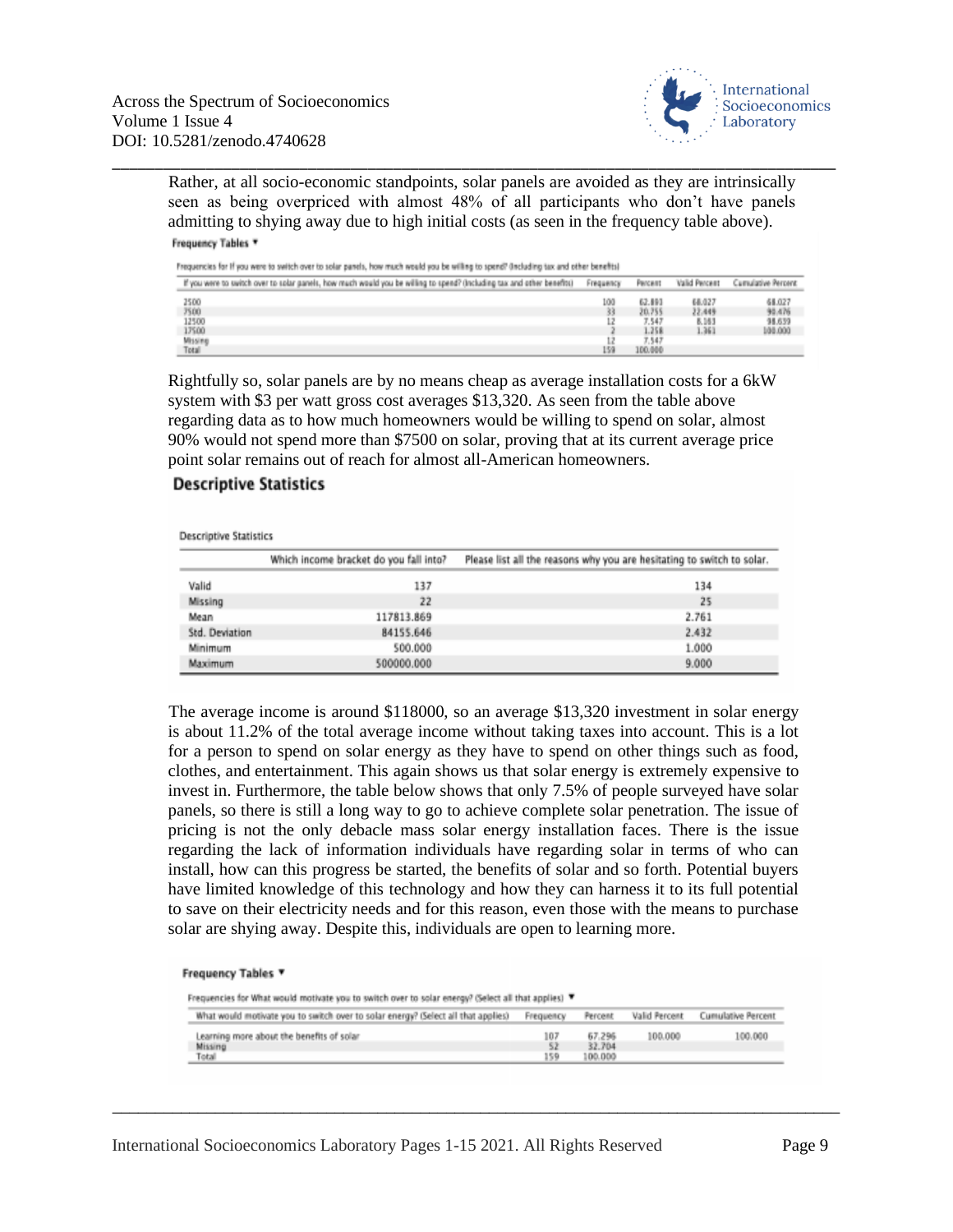

One of the questions on the survey created was to analyze what would motivate individuals to switch to solar. An overwhelming majority of 67% of participants would be motivated to switch to solar if they learned more about its benefits. This emphasizes the fact that the lack of awareness is discouraging potential buyers to make the switch over, diminishing an already reduced market and contributing to low adoption rates of solar panels.

\_\_\_\_\_\_\_\_\_\_\_\_\_\_\_\_\_\_\_\_\_\_\_\_\_\_\_\_\_\_\_\_\_\_\_\_\_\_\_\_\_\_\_\_\_\_\_\_\_\_\_\_\_\_\_\_\_\_\_\_\_\_\_\_\_\_\_\_\_\_\_\_\_\_\_\_\_\_\_\_\_\_\_\_\_

### **Discussion**

The survey established two main points regarding the American solar energy resolved issues that America is currently

1. Solar energy is expensive / overpriced and out of budget for the average American 2. There is not enough information / accessibility of information regarding solar energy for individuals to make the switch.

While America struggles to overcome these barriers to widespread solar energy adoption, another nation, Australia, has pioneered efforts in the large-scale transition to renewable energy and has battling. For some context, according to GreenTech media, Australia is deploying renewables 10 times faster than the global average and their rooftop solar industry is experiencing significant consistent growth throughout the past few years (Deign, 2020). As reported by Bloomberg Tech, about one in four Australian households has solar panels installed and prices are around \$1 per watt, meaning the same system in Australia costs one-third of the price of the same system in the US (\$3 per watt) on a gross cost per watt basis (Thornhill, 2019).

An EnergySage article discloses as to how Australia was able to cut solar panel costs massively, and it is all due to easing the permitting and inspection process for new solar homeowners. Australia has reduced soft costs by simplifying requirements and hiring dedicated solar inspectors whose sole responsibility is to inspect solar panel installation across various regions. This is different from the US solar energy model as regulations vary between jurisdictions and the inspection / permit process is usually long and tedious with excessive amounts of paperwork needing to be filled (Fields, 2021). Additionally, in the United States solar installation inspections are conducted by building inspectors who lack thorough knowledge of solar energy and its optimal installation as they are mainly focused on the structure / construction element of the project. The main takeaway is that on a higher level, the Australian model has called for the easing of regulations and dedicated solar inspectors to make the process to convert be as smooth as possible. America's solar energy model is decentralized, and this causes a lot of confusion and energy needing to be put into the switch to solar which raises costs and disincentivizes individuals from switching to solar.

Another area where Australia is thriving is pertaining to the accessibility to information homeowners have regarding how to make the switch to solar. energymatters.com.au is a website for a solar installation company in Australia and one of the first results that appears when looking at solar energy. This website provides information regarding the benefits of solar and a quote in minutes. This is just one example, and many from competing companies exist and they provide valuable information that would convince many to make the transition over. Websites of such nature do exist in American societies, but each region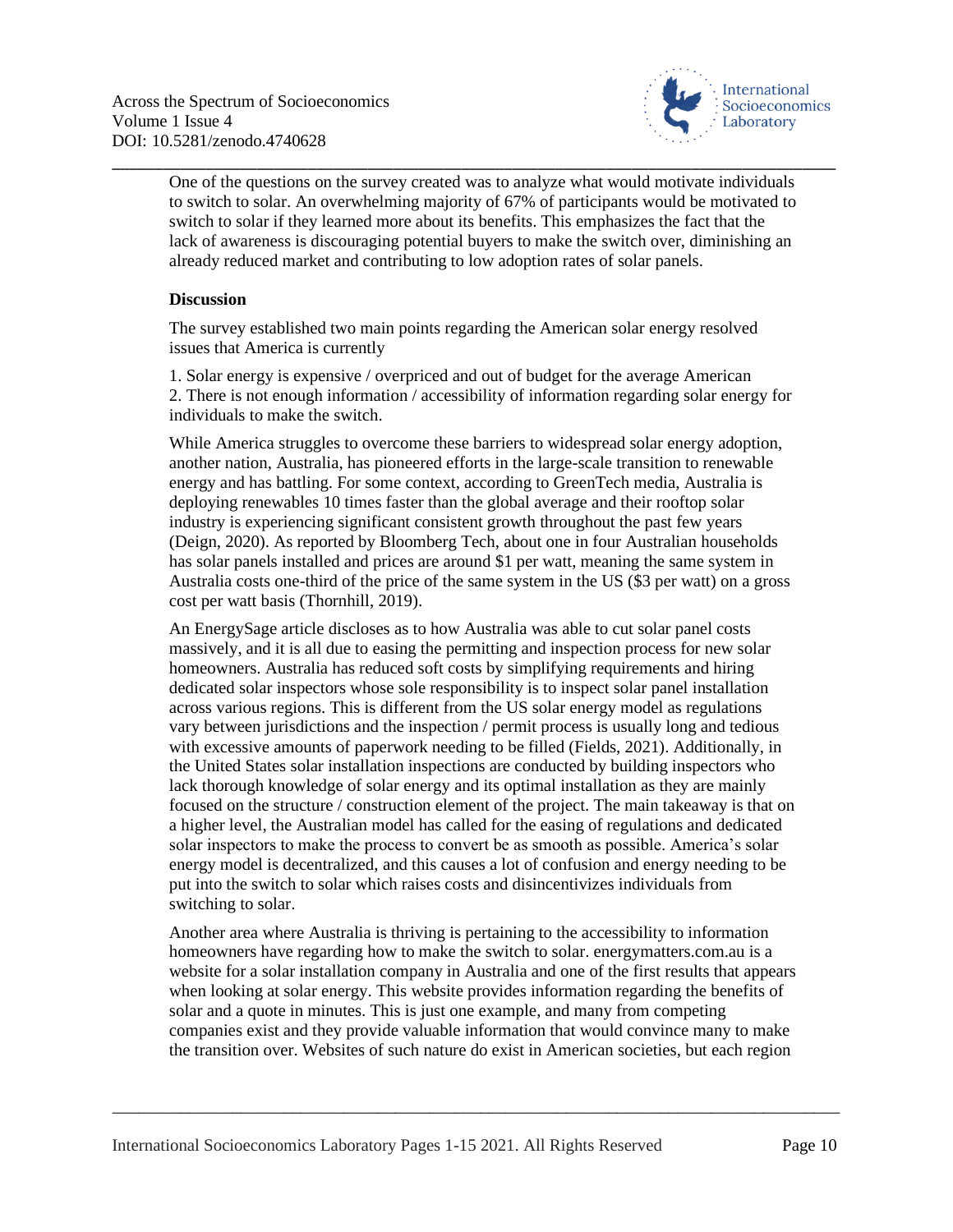

would need a specific website as regulations vary per town and installation companies tend to operate in these regional sections, meaning it is harder to connect an individual to them.

\_\_\_\_\_\_\_\_\_\_\_\_\_\_\_\_\_\_\_\_\_\_\_\_\_\_\_\_\_\_\_\_\_\_\_\_\_\_\_\_\_\_\_\_\_\_\_\_\_\_\_\_\_\_\_\_\_\_\_\_\_\_\_\_\_\_\_\_\_\_\_\_\_\_\_\_\_\_\_\_\_\_\_\_\_

Based on the discussion above, the most ideal solution for America would be for policies to be set in place easing the regulations, mirroring the Australian model. This would make the inspection / permit process less of a hassle for homeowners and would drive down costs as the lack of regulations would allow local electricians (who have the skills) to be able to install these panels. Reducing regulations would also expunge a lot of confusion that exists regarding the process to switch to solar and it would eliminate trivial laws established by local jurisdictions, which ultimately would allow installation services to expand their horizons and cater to a greater clientele. Alongside this, a wave of informational campaigns revealing these changes and spreading awareness about green energy would inspire a mass wave of converts as proven by the results from the survey. American cities like Las Vegas already have implemented policies easing the inspection / permit phase of solar panels for homeowners and it is vital that other American cities follow suit and work towards creating a greener society based on values of sustainability and renewable energy.

#### **Conclusion**

A green economy serves to be a feasible option that will sustain and even advance our environmental, economic, and social prosperity. The transition to a greener economy is just a foot's step away, starting with the power sector. By switching over to more sustainable forms of energy such as solar energy, environmental pollution will reduce in the long run. Not only this, but solar energy costs will eventually fall below that of electricity. To top it off, acquiring solar power is much more readily available than people may believe. However, in 2019, only 6% of American homeowners claim to have installed solar panels. Armed with these facts, we wanted to uncover what stopped people from transitioning to a green economy.

Initially, we hypothesized that income was a central determinant of how likely someone was to install solar panels.

To test our theory, we conducted a survey that asked a series of questions about solar energy and economic status: geographical location, income brackets, opinions on fossil fuels, the environment, and solar panels, and ownership and knowledge of solar panels. At first, we aspired to aim our survey towards NYC residents, but it became apparent that solar panels were not popular in the metropolitan area. Because of this, we expanded our scope to American residents instead.

After this change, we received 159 responses. Of the 159 responses, only 12 people—about 7.5% of the responses—reported having or will have solar panels installed.

When running ANOVA tests on our data, we found that income is not a factor of whether an individual is likely to install solar panels. As a result of our extensive research and data collection, we concluded that income is not a determining factor for whether people are likely to install solar panels.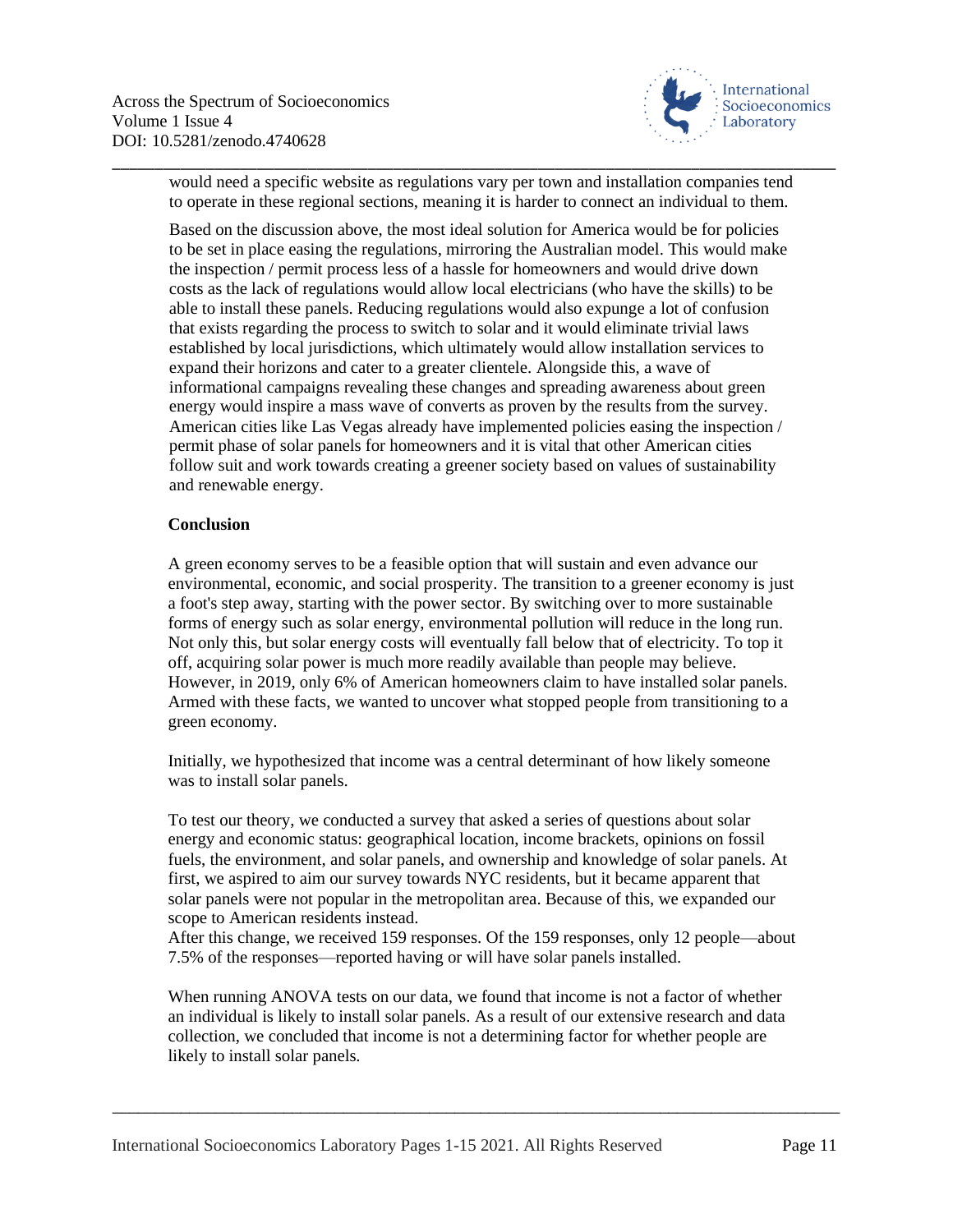

What was more likely to impact an individual's choice of solar panel installation was the costly initial expense to install solar panels. Almost half of our responses, 48% of them, expressed their concern with high prices. With people knowing very little about solar energy, their downfall will ultimately stem from misconceptions of being overpriced and too much of a hassle.

\_\_\_\_\_\_\_\_\_\_\_\_\_\_\_\_\_\_\_\_\_\_\_\_\_\_\_\_\_\_\_\_\_\_\_\_\_\_\_\_\_\_\_\_\_\_\_\_\_\_\_\_\_\_\_\_\_\_\_\_\_\_\_\_\_\_\_\_\_\_\_\_\_\_\_\_\_\_\_\_\_\_\_\_\_

Still, though a little under half of our responses were relevant about installing solar panels, over half of them responded that they would be more willing if they understood and learned more about the benefits of solar panels.

Because of varying laws and regulations in America that may be confusing to the public, some people may stray away from wanting to install solar energy like solar panels, which are a big investment and commitment. Many regulations may also limit their local electricians' ability to install solar and that, in turn, makes the prices higher because most installation companies also charge a premium fee. Having so many fees attached to the initial purchasing of solar panels are probably daunting to many, and it may take years for them to see the benefits, which turn people away even more. Still, no matter how long it takes, solar energy is proven to have more long-term benefits for the buyers and the environment.

A problem that frequently emerges is that some countries do not have adequate environmental plans. However, Sweden's approach to a greener economy is superior compared to other countries' environmental plans.

First off, Sweden was the first country in the world to implement an environmental protection act. Additionally, they further hosted the first UN conference about the green economy. Sweden is a prominent supporter of the green economy as they also imposed a climate tax that reduced the usage of fossil fuels. Through these methods, they have managed to reduce carbon emissions and pollution. More than half of all of their energy comes from renewables, such as hydropower and bioenergy. With these implementations, by 2018, Sweden's renewable share of energy was nearly 55% of their total energy consumption. They even hope to run entirely fossil-free by 2045. The majority of the world has almost 35 million CO2 emissions, which is extensive compared to Sweden, which only has under 5 million CO2 emissions. Their environmental protection acts their environmentally conscious imposed taxes as well help to make their country more sustainable.

Further, Sweden also has various techniques to make everyday life as sustainable as possible. Cities are constantly getting re-developed, and to counteract the environmental challenges that are emerging because of it, Sweden began making eco-friendly homes. They also use biogas, a biofuel produced from the decomposition of organic waste, as fuel for cooking and heating. Not only did they take into consideration housing, but they also thought about

transportation. In the city of Stockholm, their entire public transport system runs on green electricity, along with all buses fueled by sustainable energy as of 2017.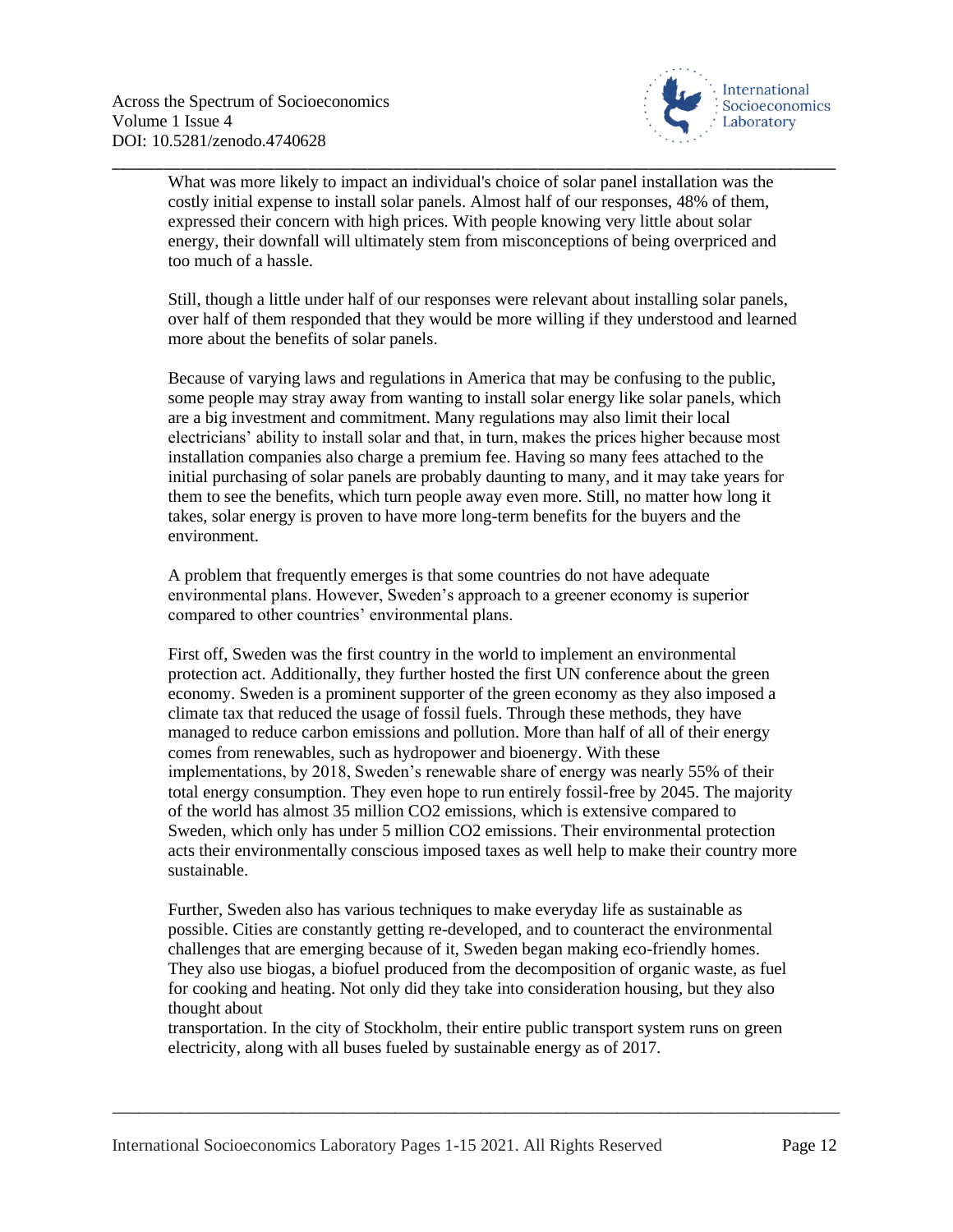

Lastly, Sweden also does not support using materials from other countries because they believe in using raw materials grown unsustainably. For example, cotton produced outside of Sweden is grown in countries where there are dire shortages of water. Also, because cotton from other countries is usually non-recyclable, they pollute the environment; because of this Sweden makes their own cotton using cellulose from trees that are not hazardous to the environment.

\_\_\_\_\_\_\_\_\_\_\_\_\_\_\_\_\_\_\_\_\_\_\_\_\_\_\_\_\_\_\_\_\_\_\_\_\_\_\_\_\_\_\_\_\_\_\_\_\_\_\_\_\_\_\_\_\_\_\_\_\_\_\_\_\_\_\_\_\_\_\_\_\_\_\_\_\_\_\_\_\_\_\_\_\_

The world should take on Sweden's green economy plan because of how much effort they have put in, they have had massive and extensive accomplishments. More laws targeting polluters and higher taxes should be imposed (like Sweden's carbon tax) to reduce the usage of fossil fuels. Combining that with easing regulations to promote the installation of solar panels and spreading awareness while using Sweden and Australia as a guide will help encourage people, and to larger scale, nations reduce the reliance of unsustainable energy and resources, promoting a more sustainable and greener society.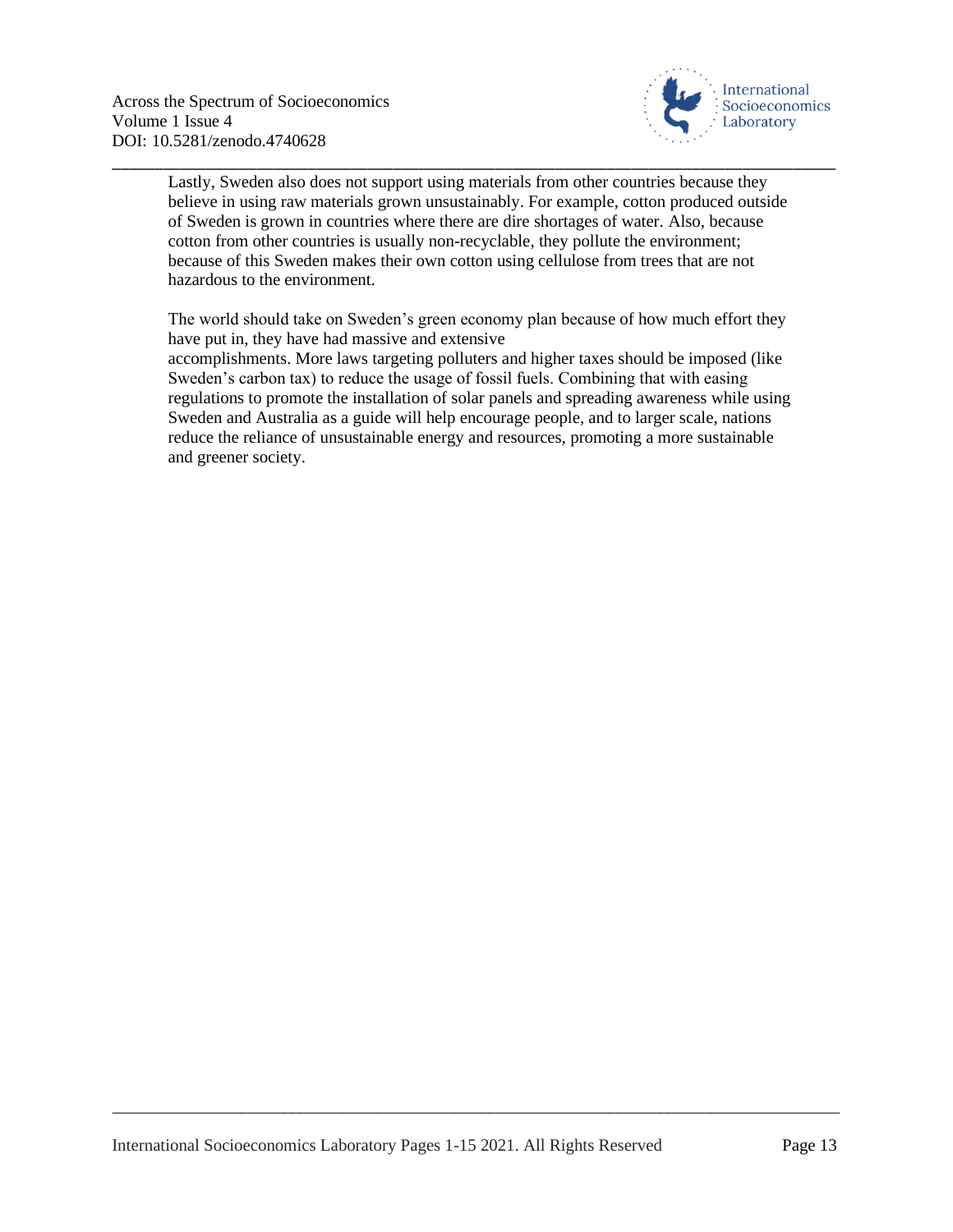

#### **References**

Brigham, K., & Kolodony, L. (2018, September 24). *Tesla made a big deal out of its Solar Roof in 2016, but two years later it has barely shipped any*. CNBC. https://www.cnbc.com/2018/09/24/tesla-solar-roof-tiles-where-are-they.html.

\_\_\_\_\_\_\_\_\_\_\_\_\_\_\_\_\_\_\_\_\_\_\_\_\_\_\_\_\_\_\_\_\_\_\_\_\_\_\_\_\_\_\_\_\_\_\_\_\_\_\_\_\_\_\_\_\_\_\_\_\_\_\_\_\_\_\_\_\_\_\_\_\_\_\_\_\_\_\_\_\_\_\_\_\_

Deign, J. (2020, August 3). *What Other Countries Can Learn From Australia's Roaring Rooftop Solar Market*. What Other Countries Can Learn From Australia's Roaring Rooftop Solar Market | Greentech Media.

https://www.greentechmedia.com/articles/read/what-the-us-can-learn-from-australiasroaring-rooftop -solar-market.

Dines , T. (2019, September 9). *America's Real Problem with Solar Energy*. Renewable Energy World. https://www.renewableenergyworld.com/solar/americas-real-problem-with-solar-energy/#gref.

Eagles , D. (n.d.). *WE MAKE SOLAR ENERGY SIMPLE*. Energy Matters | Solar Power Quotes Panels, Energy Batteries Melbourne, Sydney and Australia Wide. https://www.energymatters.com.au/.

Energy, B. (2018, December 27). *How Solar Power Prevents Pollution*. Briosolarenergy. https://briosolarenergy.com/blog/how-solar-power-preventspollution/?form=quote&step=6.

Fields, S. (2021, January 15). *Why is Solar So Expensive in the U.S.?: EnergySage*. Solar News. https://news.energysage.com/why-is-solar-more-expensive-in-the-us/.

Handayani, K., Krozer, Y., & Filatova, T. (2018, December 11). *From fossil fuels to renewables: An analysis of long-term scenarios considering technological learning*. Energy Policy. https://www.sciencedirect.com/science/article/pii/S0301421518307833.

Homepage - U.S. Energy Information Administration (EIA). (n.d.). https://www.eia.gov/.

June 29, 2018 M. D. (2021, April 21). *Fossil Fuels: The Dirty Facts*. NRDC. https://www.nrdc.org/stories/fossil-fuels-dirty-facts.

Kennedy, B., & Thigpen, C. L. (2020, August 14). *More U.S. homeowners say they are considering home solar panels*. Pew Research Center. https://www.pewresearch.org/fact-tank/2019/12/17/more-u-s-homeowners-say-they-areconsidering home-solar-panels/.

Matasci, S. (2021, January 20). *How Solar Panel Cost & Ef iciency Change Over Time: EnergySage*. Solar News. https://news.energysage.com/solar-panel-efficiency-cost-overtime/.